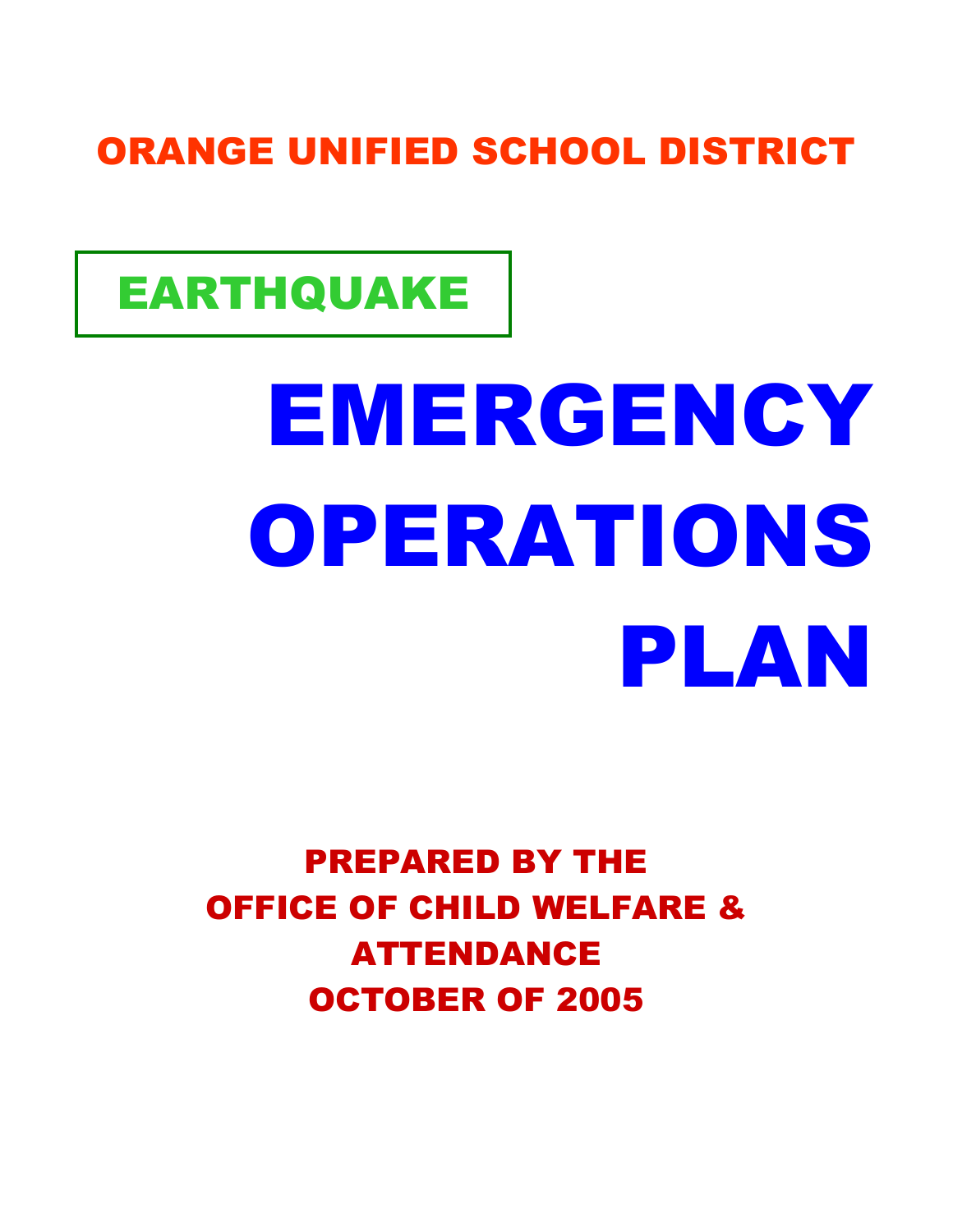**ORANGE UNIFIED SCHOOL DISTRICT/CWA EARTHQUAKE/EMERGENCY OPERATIONS PLAN INTRODUCTION & TABLE OF CONTENTS** 

#### **INTRODUCTION & TABLE OF CONTENTS REVISED OCTOBER 2005**

The District's **"Earthquake/Emergency Operations Plan"** is the result of a coordinated effort by members of the Orange Unified School District, school site councils, community members, local law enforcement, local fire department and the Orange County Emergency Management Division. This plan was originally based on the District's Emergency Plan that was implemented in 1988. The plan was significantly revised in 1992 when Senate Bill 1988 went into effect. As a result of events during the East Bay Hills fire, Senator Petris introduced SB 1841 (chaptered as Government Code Section 8607, effective January 1, 1993.)

This statute directed the Governor's Office of Emergency Services (OES), in coordination with all interested state agencies with designated response roles in the state emergency plan and interested local emergency management agencies, to establish by regulation the **Standardized Emergency Management System (SEMS.)** The framework included the Incident Command System (ICS), multi-agency or inter-agency coordination, Master Mutual Aid Agreement and system, and operational area concept.

#### **SEMS is the standard currently used for emergency response throughout the State of California.**

**National Incident Management System:** On February 28, 2003, the President issued Homeland Security Presidential Directive (HSPD)-5, Management of Domestic Incidents, which directs the Secretary of Homeland Security to develop and administer a **National Incident Management System (NIMS). NIMS and SEMS are almost Identical "Emergency Management Systems".**

At the time of preparation for our District's Earthquake/Emergency Operations Plan, the Governor's Office of Emergency Services is in the process of identifying individual areas where SEMS need to be updated to comply with the NIMS requirements. SEMS and NIMS are almost identical and the differences are primarily in areas outside of the arena of our Earthquake/Emergency Response Plan. In addition, it is essential that OUSD comply with the SEMS/NIMS requirements and document properly for FEMA reimbursement for a major catastrophe.

**THE ORANGE UNIFIED SCHOOL DISTRICT RECOGNIZES THE ELEMENTS OF THE STANDARDIZED EMERGENCY MANAGEMENT SYSTEM AND THE ADDITIONAL REQUIREMENTS OF THE NATIONAL INCIDENT MANAGEMENT SYSTEM AS THE ONLY EMERGENCY MANAGEMENT SYSTEM TO BE THE IMPLEMENTED AT A TIME OF EMERGENCY.**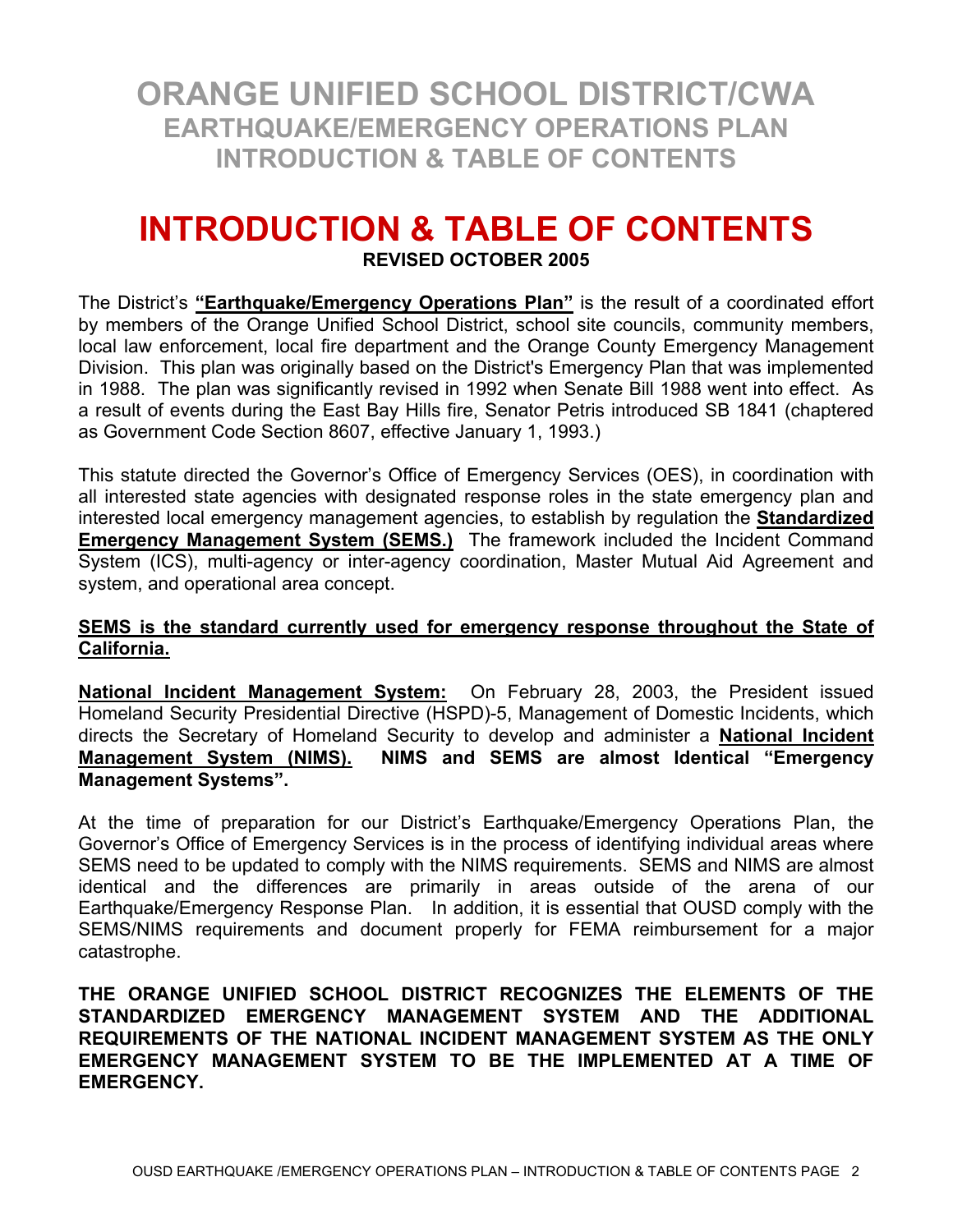#### **ORANGE UNIFIED SCHOOL DISTRICT/CWA EARTHQUAKE/EMERGENCY OPERATIONS PLAN INTRODUCTION & TABLE OF CONTENTS**

Below is a portion of a document recently sent out by the "Governor's Office of Emergency Services":

*The Governor's Office of Emergency Services (OES) issued a statement on 9/23/05 titled "SEMS/NIMS Crosswalk.* 

*The document stated that the California Office of Emergency Services is committed to providing guidance regarding California's compliance with the National Incident Management System (NIMS).* 

*This Crosswalk identifies how the Standardized Emergency Management System (SEMS) and NIMS compare. A first step is to identify any areas that need enhancements to fully address each component of NIMS. For SEMS/NIMS integration, we are measuring NIMS compliance against those requirements set forth in the United States Department of Homeland Security's policy letter to Governors dated September 8, 2004.* 

*The National Incident Management Compliance Assurance Support Tool (NIMCAST), June 2004, is being used to compare SEMS and NIMS. It is a voluntary self-assessment instrument that State, local, tribal, and private-sector and nongovernmental organizations can use to evaluate their organization's ability to effectively prepare for, prevent, respond to, and recover from domestic incidents, regardless of cause, size, or complexity.* 

*This Crosswalk is intended to assist all California jurisdictions with meeting NIMS requirements by listing specific NIMS components and the corresponding SEMS regulation. Since SEMS regulations (Section 2400 of the California Code of Regulations) may not address all of the NIMS requirements, other documentation, including emergency operations plans, procedures, government code, city/county ordinances, agreements, are cited as appropriate. Supporting activity that is being addressed by a SEMS Specialist Committee is also identified.* 

*Jurisdictions using this "Crosswalk" as a guide to assess their level of NIMS compliance may find it useful to refer to the original NIMS and NIMCAST documents as reference materials. Both documents are available on FEMA's website (www.fema.gov/nims). Some local jurisdictions may find that they have already addressed more of the NIMS requirements through their own plans and procedures, ordinances, and resolutions. This document only identifies the state level documents that support NIMS.* 

SEMS/NIMS provides a consistent nationwide template to enable Federal, State, local, and tribal governments and private-sector and nongovernmental organizations to work together effectively and efficiently to prepare for, prevent, respond to, and recover from domestic incidents, regardless of cause, size, or complexity, including acts of catastrophic terrorism.

This plan establishes the basic elements of SEMS and the additional requirements of NIMS and provides mechanisms for the further development and refinement of supporting national standards, guidelines, protocols, systems, and technologies. Building on the foundation provided by existing incident management and emergency response systems used by jurisdictions and functional disciplines at all levels, this plan integrates best practices that have proven effective over the years into a comprehensive framework for use by incident management organizations in an all hazards context (terrorist attacks, natural disasters, and other emergencies).